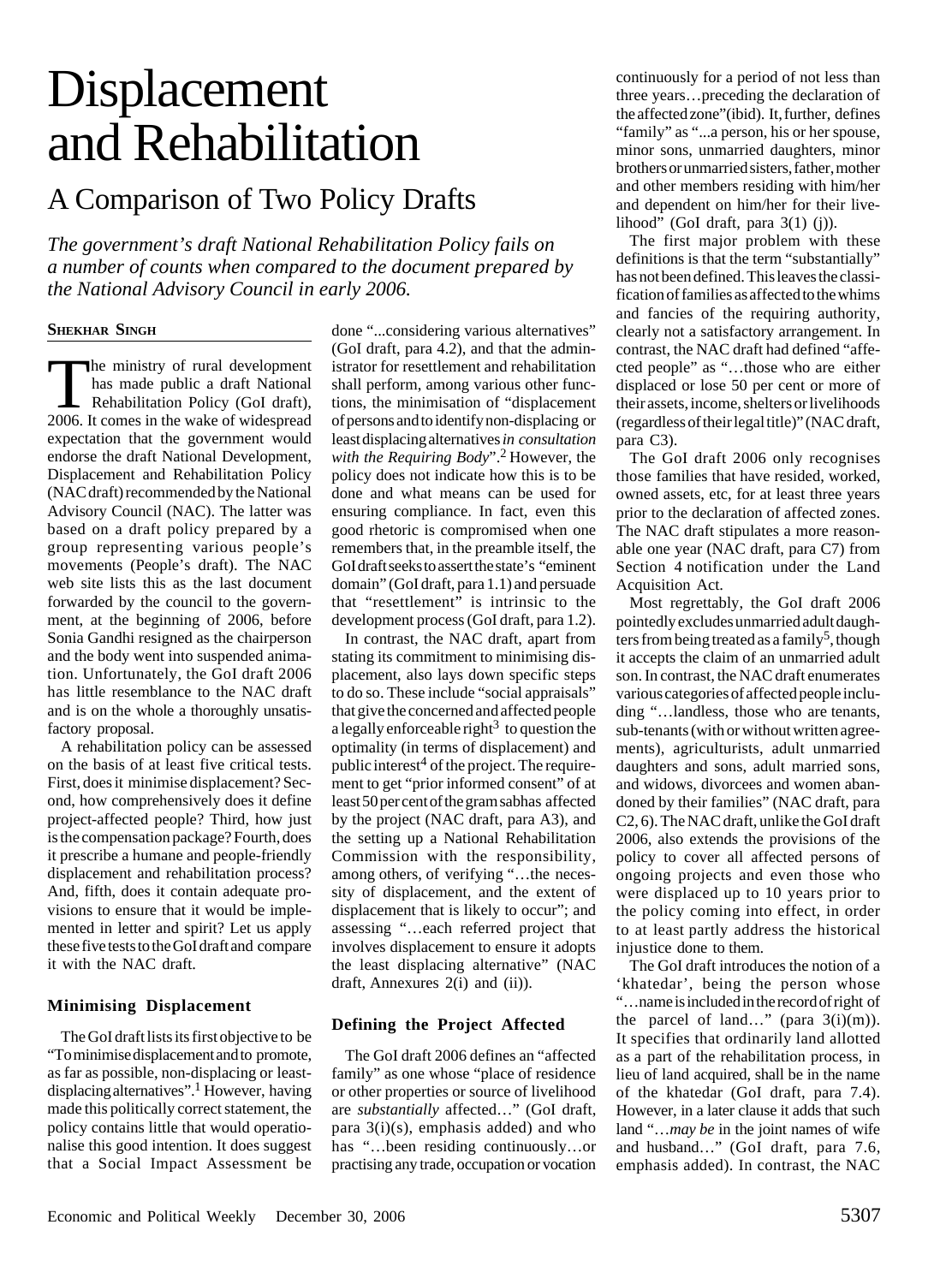draft repeatedly stipulated that all land and other benefits will be in the joint name of both spouses (NAC draft, para B22, Annexure 1-para 35, etc).

The GoI draft also excludes all those displaced by "linear acquisition of land" for railway lines, highways, transmission lines, pipelines and other such. According to the GoI draft 2006, people whose land has been acquired "…will be offered an exgratia amount of Rs 10,000 only; no other resettlement and resettlement benefits shall be available to them" (para 7.15). There was no such exclusion in the NAC draft.

### **The Compensation Package**

For obvious reasons, rehabilitation policies are often judged primarily by the compensation they offer. Perhaps the most critical issue is the provision of agricultural land in lieu of land being lost, and also to landless agricultural labourers. Unfortunately, the GoI draft 2006 is very weak on this count. It specifies that land may be allotted to an affected family that has lost its entire land, on replacement cost, subject to a maximum of one hectare of irrigated and two hectares on unirrigated land, but only if government land is available. This benefit is also extendable to other affected families who have been reduced to the status of marginal farmers<sup>6</sup> due to the acquisition of their land (GoI draft, para 7.4).

Even though there are special provisions for affected families that belong to scheduled tribes or scheduled castes, as far as land goes they may also be given land for land only if it is available, whatever that means (GoI draft, para 7.18.3). In short, land would only be given to those who have lost all of their land or enough to become marginal farmers, if government land is available. And to STs and SCs "if available"!

In contrast, the NAC draft stipulates that "The principle of 'land for land' must be followed scrupulously and each (projectaffected person) PAP in irrigation projects, and SC/ST PAPs in all projects, who lose land must be given at least one standard hectare of irrigated land" (NAC draft, para B12).7

Another worrying provision in the GoI draft 2006 is that for loss of houses people "may" be provided just a house site, free of cost (GoI draft, para 7.2). Only families below the poverty line will be paid one time financial assistance to build their house. The NAC draft, on the other hand, stipulated that "Ordinarily the project authorities

must also construct or have constructed appropriate replacement housing for the PAPs, of designs and locations that are approved by the PAPs within the allocated resources. However, in cases where the PAPs would prefer to construct their own houses, like among some tribal communities, they must be given the freedom to do so" (NAC draft, para 13, para D(5),  $(v)$ ).

The GoI draft 2006 stipulates that the requiring body should provide jobs to one member of each of the displaced families "...subject to availability of vacancies and suitability of the affected person" (GoI draft, para 7.11). The NAC draft made this obligatory, along with the obligation on the requiring agency to train the PAPs so that they become capable of doing the jobs available (NAC draft, paras D(5) (ii), (viii) and Annexure I-paras 44, 46).

The NAC draft details the other assets and facilities to be provided to the PAPs (NAC draft, Annexure I-paras 1-68), separately for tribals, self-employed persons and those not adequately rehabilitated in earlier projects. There are detailed stipulations in relation to infrastructural facilities, agricultural land, employment opportunities, allotment of shares in corporate projects, construction and allotment of shops and work sheds, and provision of homesteads. The GoI draft 2006, on the other hand, deals with some of these issues, but far more cursorily, $8$  leaving much to the whims and interpretation of the requiring bodies. This is clearly not a satisfactory solution.

#### **The Process**

Both drafts lay down an elaborate process for rehabilitation and resettlement, with similar stipulation regarding participation of affected people, consultation and transparency. However, the GoI draft 2006, insofar as it removes the requirement stipulated in the NAC draft to obtain prior informed consent of the community, makes much of the prescribed participation and consultation meaningless. Specifically, the GoI draft provides no credible method by which the community can ensure that it is consulted and that its views, at least the reasonable ones, are given due importance.

Though most of the issues are acknowledged, the GoI draft appears to leave specific issues to the discretion of the requiring bodies. For example, the GoI draft rightly says that adverse impacts must be assessed in a "participatory and transparent manner" (GoI draft, para 1.3) and that "effective

grievance redressal and monitoring mechanism" should be laid down (op cit). Nevertheless, there are no credible mechanisms prescribed to carry out these noble sentiments. Perhaps such an approach allows greater flexiblility, however past experience conclusively establishes that such flexibility is invariably used against the interests of the displaced people. Sadly, the GoI draft is peppered with enlightened remarks that are either contradicted elsewhere in the policy or are not backed with any plausible implementation strategy.

The GoI draft envisages a national monitoring committee and cell, state commissioners and project level administrators with an R&R committee.<sup>9</sup> However, barring a representative each of local women, SC and ST, NGO and bank, the structure remains within the government, which is often an interested party pushing for the project. Besides, the past record of the government at protecting the interests of project-affected people does not engender confidence.

The NAC draft, on the other hand, suggests the Constitution, by an act of Parliament, of an independent and statutory Rehabilitation Commission with the exclusive responsibility of ensuring that displacement is kept to the minimum, that it is in accordance with the policy and that grievances are effectively addressed (para F 1-3, Annexure 2). It also envisages the creation of an Auditor General of Displacement and Rehabilitation with a primary responsibility of maintaining detailed records related to displacement (NAC draft, Annexure 2, paras 11 and 12). These authorities are, sadly, ignored by the GoI.

The GoI draft prescribes that for all projects needing environmental clearance, the same authority that grants environment clearance will also grant "social" clearance, on the basis of a social impact assessment (para 4.1). However, a committee set up by the requiring agency would assess projects that do not require environmental clearance, and yet acquire land (GoI draft,